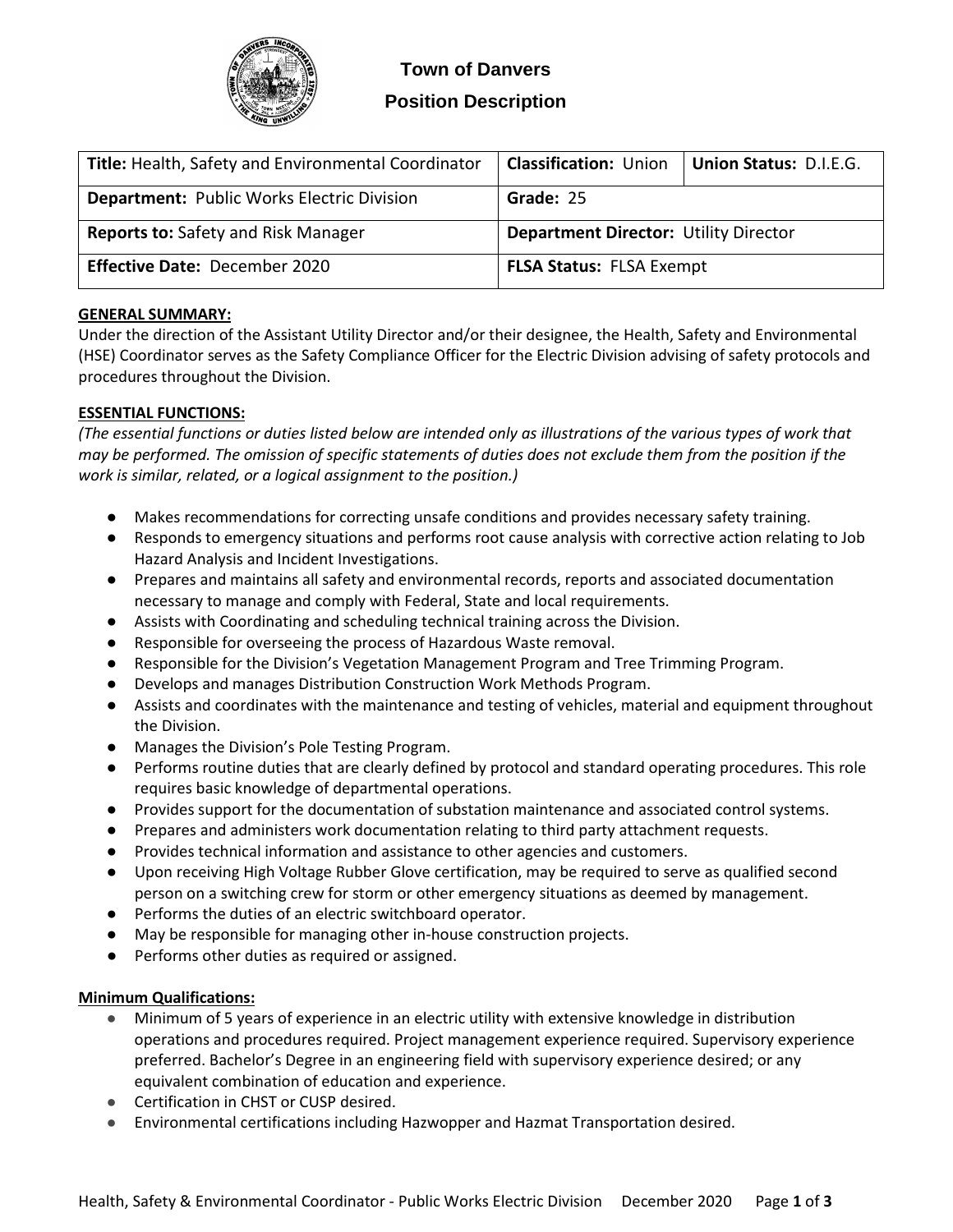- Must be able to obtain High Voltage Rubber Glove certification within 6 months from date of hire. This time frame may be extended by the Utility Director and/or Assistant Utility Director under certain circumstances.
- Must be available to assist in major storm or emergency system restoration events.
- Must be fully committed to providing service excellence to every person who visits, works, or resides in the Town of Danvers by embodying that organization's five core values: inclusion, integrity, accountability, positivity, and collaboration.

## **Knowledge, Ability, Skill**

*Knowledge:* Knowledgeable in Switching and Tagging procedures, OSHA, DOT, NFPA Standard, 70E, NESC and related distribution construction standards. Familiarity with GIS and applicable software packages. Proficient in Microsoft Office.

*Ability*: Ability to plan, organize and collaborate with others. Ability to communicate effectively. Ability to establish and maintain effective working relationships with all town employees, board/committee members, officials and the general public. Ability to prioritize multiple tasks and deal effectively with interruptions, often under considerable time pressure. Ability to respond during off hours as needed. Must be able to acquire and maintain any applicable certifications as determined by the Town of Danvers.

*Skills*: Excellent customer service, organization skills, time management skills, written and verbal communication skills and strong project management skills.

### **Supervision**

*Received:* Works under the direction of the Safety and Risk Manager and the Assistant Utility Director, and/or their designee and in accordance with the applicable provisions of the Massachusetts General Laws. Must be able to function with a high degree of independence while managing various projects and programs.

*Exercised:* Acts as Safety Supervisor to field personnel as required. There are no direct reports associated with this position.

## **WORKING CONDITIONS & PHYSICAL DEMANDS:**

### **Job Environment**

- Periods spent outside in non-office environment, subject to all weather conditions.
- Work is also performed under typical office conditions and environment could be moderately noisy and subject to frequent interruptions.
- Operates a computer, calculator, copier, facsimile machine, and other standard office equipment.
- Contacts are by phone, through correspondence, and in person; generally consisting of an information exchange dialogue, discussing routine and semi-complex issues.

### **Physical Requirements**

*(The physical demands described are representative of those that must be met by an employee to successfully perform the essential functions of this job. Reasonable accommodations may be made to enable individuals with disabilities to perform the essential functions.)* 

This position is frequently required to sit, communicate, and hear; occasionally required to walk. Must be able to handle and feel objects, tools or controls; and reach with hands and arms. Must occasionally lift and/or move objects weighing up to 50 pounds. Vision and hearing at or correctable to normal ranges.